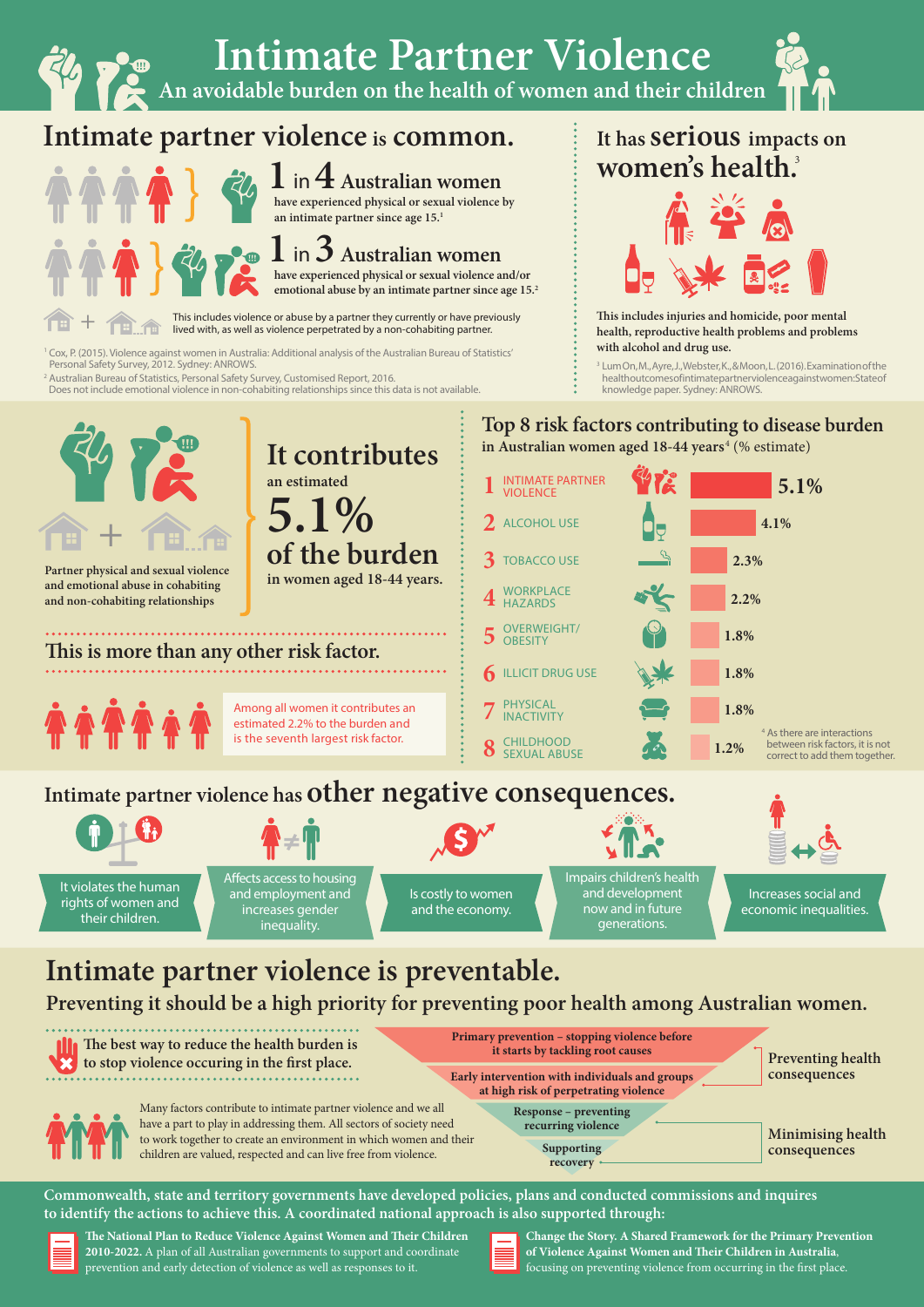**The Burden of Disease** 

**of intimate partner violence in more detail** 

## **Estimating the overall disease burden among Australian women**



The estimated impact of 200 diseases among women across Australia are measured by:

> **Years of ill-health** that women live with as a result of suffering those diseases; and

**The numbers of years lost** among women who die earlier than they would have if they had not suffered from those diseases.

**Together these are called the "total disease burden".**

### **Estimating the disease burden of intimate partner violence**